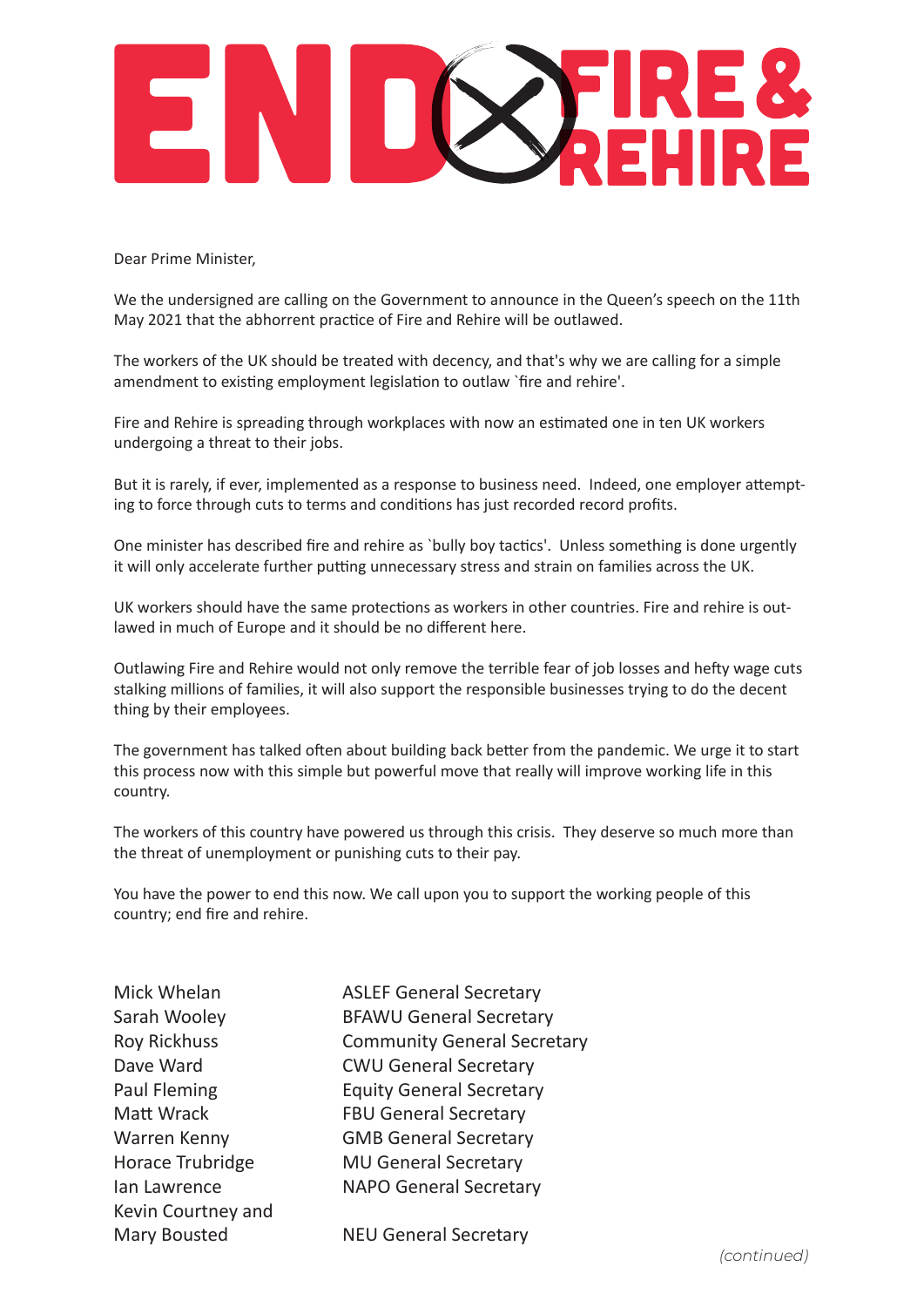

Michelle Stanistreet NUJ General Secretary

Mark Serwtoka PCS General Secretary Steve Gillan POA General Secretary Frances O'Grady TUC General Secretary Jo Grady UCU General Secretary Len McCluskey **Unite the Union General Secretary** Bob Monks URTU General Secretary Paddy Lillis **Calculary COSDAW General Secretary** 

| Abena Oppong-Asare         | ΜP        |
|----------------------------|-----------|
| Afzal Khan                 | <b>MP</b> |
| <b>Alex Davies-Jones</b>   | <b>MP</b> |
| <b>Alex Norris</b>         | <b>MP</b> |
| <b>Alex Sobel</b>          | <b>MP</b> |
| <b>Alison McGovern</b>     | <b>MP</b> |
| <b>Andrew Gwynne</b>       | <b>MP</b> |
| <b>Andy McDonald</b>       | <b>MP</b> |
| <b>Andy Slaughter</b>      | <b>MP</b> |
| <b>Anna McMorrin</b>       | <b>MP</b> |
| <b>Anneliese Dodds</b>     | <b>MP</b> |
| Apsana Begum               | <b>MP</b> |
| <b>Bambos Charalambous</b> | <b>MP</b> |
| <b>Barry Gardiner</b>      | <b>MP</b> |
| <b>Bell Ribeiro-Addy</b>   | <b>MP</b> |
| <b>Beth Winter</b>         | <b>MP</b> |
| <b>Bill Esterson</b>       | <b>MP</b> |
| <b>Cat Smith</b>           | <b>MP</b> |
| <b>Catherine McKinnell</b> | <b>MP</b> |
| <b>Catherine West</b>      | MP        |
| <b>Charlotte Nichols</b>   | <b>MP</b> |
| Chi Onwurah                | <b>MP</b> |
| <b>Chris Matheson</b>      | <b>MP</b> |
| <b>Christina Rees</b>      | <b>MP</b> |
| <b>Christine Blower</b>    | <b>MP</b> |
| Claudia Webbe              | <b>MP</b> |
| <b>Clive Efford</b>        | <b>MP</b> |
| <b>Clive Lewis</b>         | <b>MP</b> |
| <b>Colleen Fletcher</b>    | MP        |
| <b>Conor McGinn</b>        | <b>MP</b> |
| Dan Carden                 | <b>MP</b> |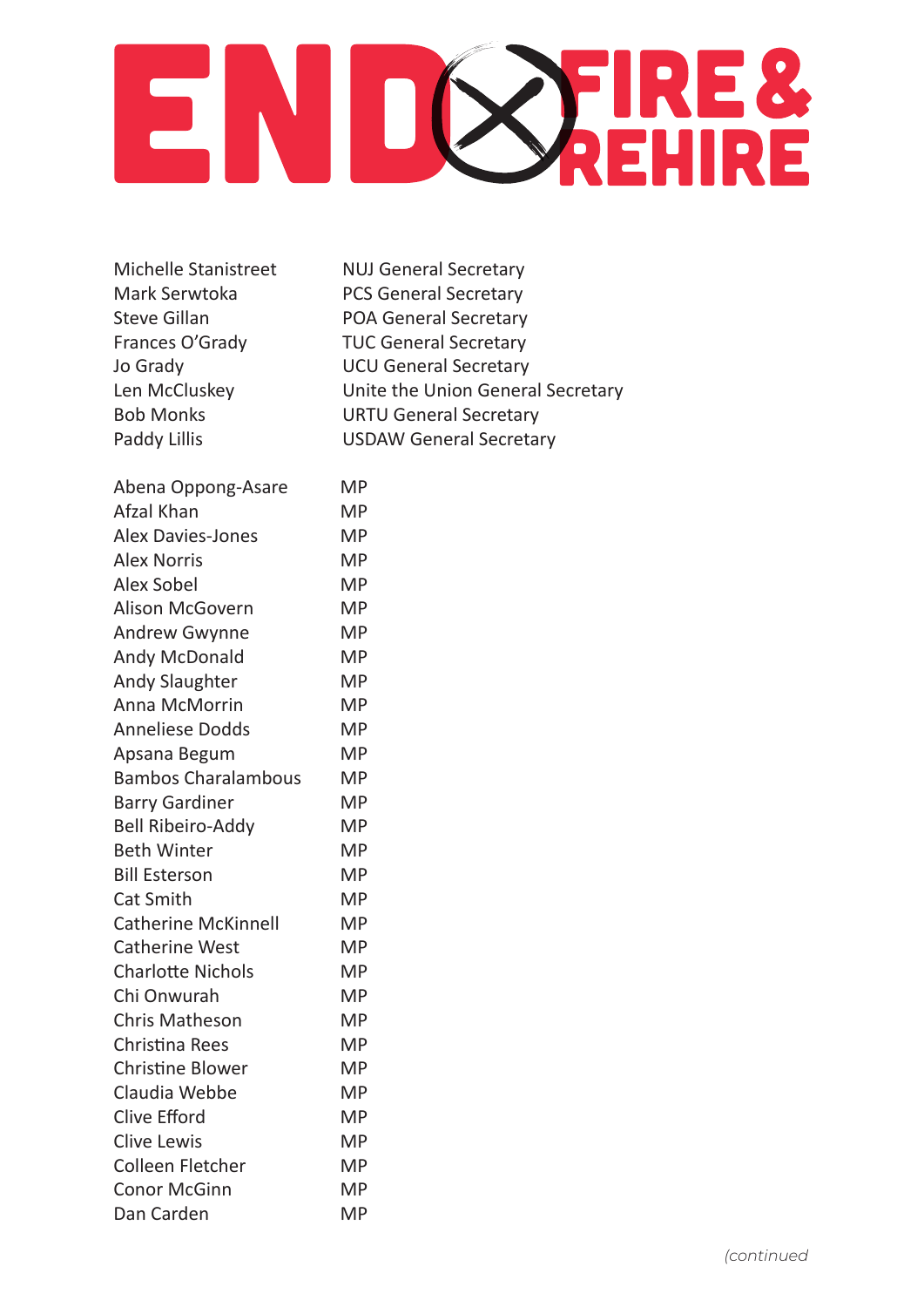

| Dan Jarvis              | <b>MP</b> |
|-------------------------|-----------|
| Daniel Zeichner         | <b>MP</b> |
| David Lammy             | <b>MP</b> |
| Dawn Butler             | <b>MP</b> |
| Debbie Abrahams         | <b>MP</b> |
| <b>Derek Twigg</b>      | <b>MP</b> |
| Diane Abbott            | <b>MP</b> |
| <b>Ed Miliband</b>      | <b>MP</b> |
| <b>Ellie Reeves</b>     | <b>MP</b> |
| <b>Emily Thornberry</b> | <b>MP</b> |
| Emma Hardy              | MP        |
| <b>Emma Lewell-Buck</b> | <b>MP</b> |
| <b>Fleur Anderson</b>   | <b>MP</b> |
| <b>Gareth Thomas</b>    | <b>MP</b> |
| George Howarth          | <b>MP</b> |
| <b>Geraint Davies</b>   | <b>MP</b> |
| <b>Gill Furniss</b>     | <b>MP</b> |
| <b>Grahame Morris</b>   | <b>MP</b> |
| <b>Harriet Harman</b>   | <b>MP</b> |
| <b>Helen Hayes</b>      | <b>MP</b> |
| <b>Hillary Benn</b>     | <b>MP</b> |
| lan Byrne               | <b>MP</b> |
| lan Lavery              | <b>MP</b> |
| Ian Mearns              | <b>MP</b> |
| Imran Hussain           | <b>MP</b> |
| Jack Dromey             | <b>MP</b> |
| James Murray            | MP        |
| Janet Daby              | <b>MP</b> |
| <b>Jeff Smith</b>       | <b>MP</b> |
| Jeremy Corbyn           | <b>MP</b> |
| <b>Jess Phillips</b>    | <b>MP</b> |
| Jo Stevens              | <b>MP</b> |
| John Cryer              | <b>MP</b> |
| John Healey             | <b>MP</b> |
| John McDonnell          | <b>MP</b> |
| John Spellar            | <b>MP</b> |
| <b>Jon Cruddas</b>      | <b>MP</b> |
| Jon Trickett            | <b>MP</b> |
| Jonathan Ashworth       | MP        |
| Jonathan Reynolds       | <b>MP</b> |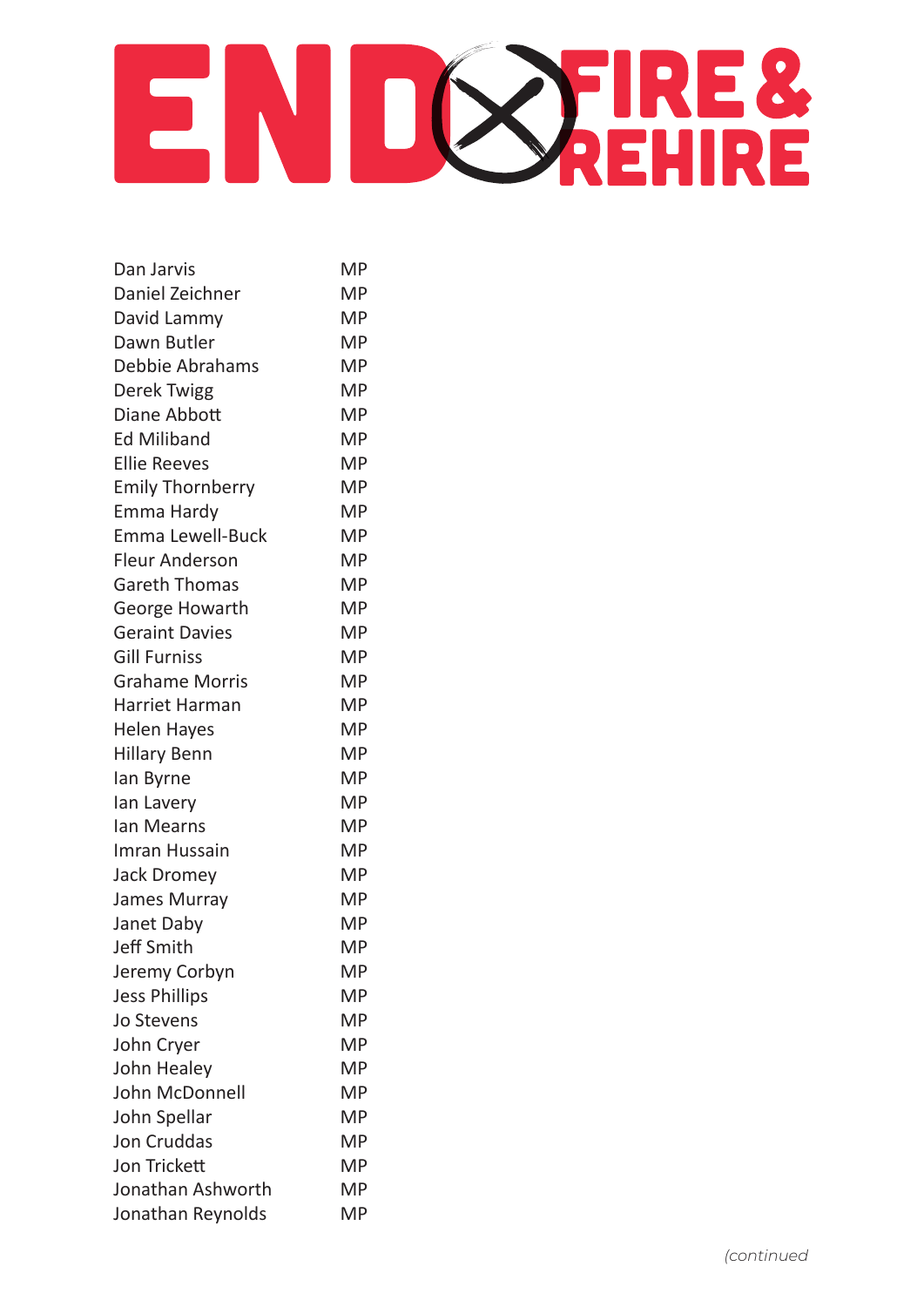

| <b>Justin Madders</b>    | MP        |
|--------------------------|-----------|
| <b>Karen Buck</b>        | <b>MP</b> |
| Karl Turner              | <b>MP</b> |
| <b>Kate Green</b>        | <b>MP</b> |
| Kate Hollern             | <b>MP</b> |
| <b>Kate Osamor</b>       | <b>MP</b> |
| Kate Osborne             | <b>MP</b> |
| Kevin Brennan            | <b>MP</b> |
| <b>Khalid Mahmood</b>    | <b>MP</b> |
| Kim Johnson              | <b>MP</b> |
| Lilian Greenwood         | <b>MP</b> |
| Lisa Nandy               | <b>MP</b> |
| Lloyd Russell-Moyle      | <b>MP</b> |
| Louise Haigh             | <b>MP</b> |
| <b>Lucy Powell</b>       | <b>MP</b> |
| Luke Pollard             | <b>MP</b> |
| <b>Margret Greenwood</b> | <b>MP</b> |
| Maria Eagle              | MP        |
| <b>Marie Rimmer</b>      | <b>MP</b> |
| Mark Tami                | <b>MP</b> |
| Marsha de Cordova        | <b>MP</b> |
| Mary Kelly Foy           | <b>MP</b> |
| <b>Matthew Pennycook</b> | <b>MP</b> |
| Mick Whitley             | MP        |
| Mike Amesbury            | <b>MP</b> |
| Nadia Whittome           | <b>MP</b> |
| Navendu Mishra           | <b>MP</b> |
| Neil Coyle               | МP        |
| Nick Thomas-Symonds      | <b>MP</b> |
| Olivia Blake             | ΜP        |
| <b>Paul Blomfield</b>    | <b>MP</b> |
| Paula Barker             | <b>MP</b> |
| Peter Dowd               | МP        |
| <b>Preet Gill</b>        | MP        |
| <b>Rachael Maskell</b>   | <b>MP</b> |
| <b>Rachel Hopkins</b>    | МP        |
| <b>Rachel Reeves</b>     | ΜP        |
| Rebecca Long-Bailey      | МP        |
| <b>Richard Burgon</b>    | МP        |
| Rosena Allin-Khan        | <b>MP</b> |